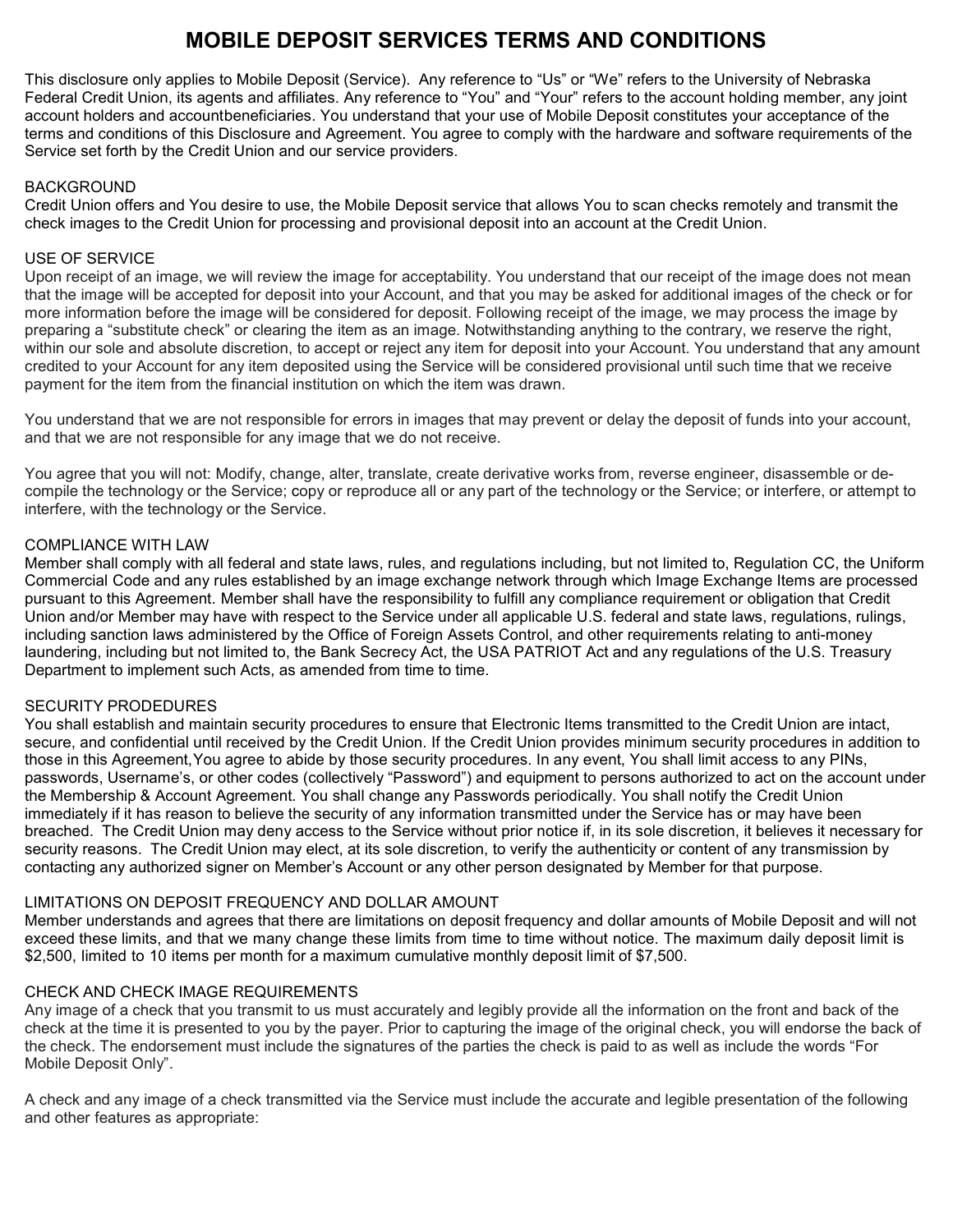(1) Pre-printed information that identifies the check payer and the financial institution on which the original check is drawn, (2) The MICR encoded account number and financial institution routing and transit number; (3) The date the check was written; (4) The payer's signature(s); and (5) Other information placed on the check prior to the time an image of the check is captured, such as any endorsements applied to the back ofthe check.

# ACCOUNTHOLDER WARRANTIES

I make the following warranties and representations with respect to each image of an original check I transmit to you utilizing the Services: 1) Each image of a check transmitted to you is a true and accurate rendition of the front and back of the original check, without any alteration, and the drawer of the check has no defense against payment of the check. 2) The amount, the payee, signature(s), and endorsement(s) on the original check are legible, genuine, and accurate. 3) I will not deposit or otherwise endorse to a third party the original item (the original check) and no person will receive a transfer, presentment, or return of, or otherwise be charged for, the item (either the original item, or a paper or electronic representation of the original item) such that the person will be asked to make payment based on an item it has already paid. 4) Other than the digital image of an original check that I remotely deposit through your Services, there are no other duplicate images of the original check. 5) I have instituted procedures to ensure that each original check was authorized by the drawer in the amount stated on the original check and to the payee stated on the original check. 6) I am authorized to enforce each item transmitted or am authorized to obtain payment of each item on behalf of a person entitled to enforce such transmitted item. 7) The information I provided in my Application remains true and correct and, in the event any such information changes, I will immediately notify you of the change. 8) I have not knowingly failed to communicate any material information to you. 9) I have possession of each original check deposited using the Services and no party will submit the original check for payment. 10) Files and images transmitted to you will contain no viruses or any other disabling features that may have an adverse impact on your network, data, or related systems.

# STORAGE OF ORIGINAL CHECKS

You will retain each Check for a reasonable period of time, but in no event fewer than 60 days after such Check has been digitized and processed. You will promptly provide any retained Check (or, if the Check is no longer in existence, a sufficient copy of the front and back of the Check) to the Credit Union as requested to aid in the clearing and collection process or to resolve claims by third parties with respect to any Check. You shall store retained Checks securely and establish security procedures that limit access to retained Checks. After the retention period has expired, You shall destroy the Checks using cross shredding or a destruction method of similar quality. You shall take reasonable measures to protect against unauthorized access to or use of Consumer Information in connection with the storage and/or destruction of the Checks.

# REJECTION OF DEPOSIT

You understand that you are solely responsible for any service charges, overdraft charges, late fees, and returned check/nonsufficient funds charges levied against you, your Account, or any accounts you may have at other financial institutions that may result from our rejection of any item, check holds, or deposit delays of any kind. You understand that if an item you transmit to us for deposit is rejected, we will send an email to you at the email address we have on file for your account to alert you of the rejection within 2 business days of the date we receive theoriginal transmission of your item. Further, you understand that we are not responsible if, for any reason, you do not receive our email.

## DEPOSITED ITEMS RETURNED UNPAID

In the event that an item that you transmit to us for Mobile Deposit for credit to your Account is dishonored, rejected, or returned for any reason, you authorize us to debit the amount of the item from your Account, or offset the amount from any of your other accounts, and assess appropriate fees per the Fee Schedule.

# BUSINESS DAY AND FUNDS AVAILABILITY DISCLOSURE

You understand and agree that, for purposes of deposits made using the Mobile Deposit: Deposits received via the Service are processed on our Mobile Deposit business days, which are Monday through Friday, excluding holidays, until 3:30 p.m. CST; Deposit items that we receive after 3:30 daily will not be deposited to your account until the following business day. Deposits made after 3:30 p.m. CST on a Friday that is a business day, and at any time on a Saturday, Sunday, or holiday, will not be deposited into yourAccount until the next business day that we are open; The earliest that funds deposited after 3:30 p.m. via the Service will be available for withdrawal or to pay checks that you have written would be the second (2nd) business day after the business day on which we receive the deposit; Check holds or unavailability of the Service may cause further delays in availability of funds beyond that time. Checks deposited via the Service do not fall under the regulatory provisions of Regulation CC – Expedited Funds Availability Act. As such, longer hold periods may apply to these deposited items.

# IN CASE OF ERRORS

In the event that you believe there has been an error with respect to any original check or image transmitted to us for deposit or a breach of this Agreement, you will immediately contact us regarding such error or breach asset forth below at 402.472.2087 or at any of our branches.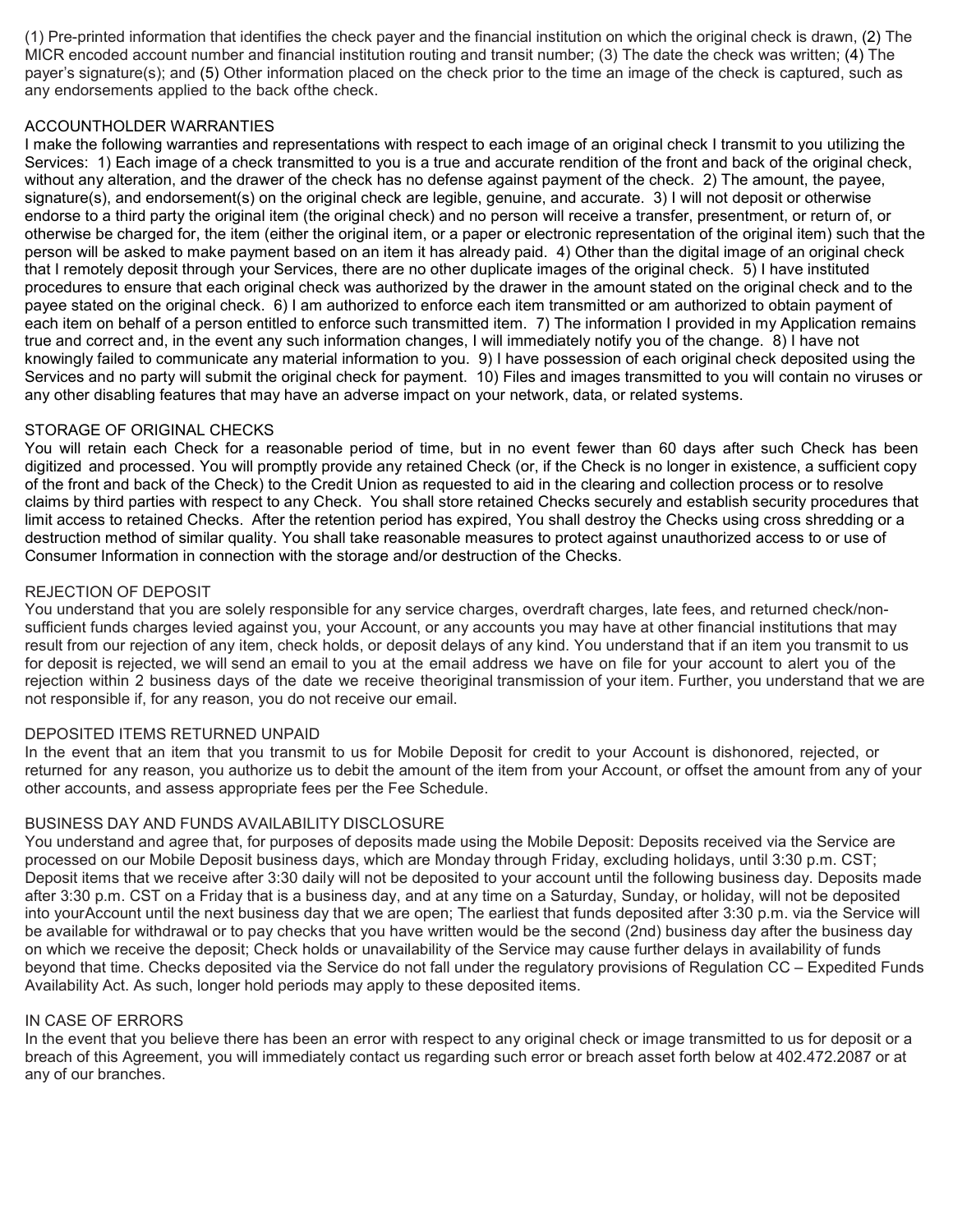# PERIODIC STATEMENT AND ERROR RESOLUTION

Any remote deposits made through the Service will be reflected on your monthly account statement. You understand and agree that you are required to notify us of any error relating to images transmitted using the Services by no later than sixty calendar days (60 days) after the date of the monthly periodic statement on which the allegedly erroneous transaction appears.

You are responsible for any errors that you fail to bring to our attention within such a time period.

# LIMITATION OF LIABILITY

FINANCIAL INSTITUTION AND EACH THIRD PARTY DISCLAIMS ANY AND ALL REPRESENTATIONS AND WARRANTIES, EXPRESS OR IMPLIED, STATUTORY OR OTHERWISE HEREUNDER, INCLUDING ANY IMPLIED WARRANTIES OF MERCHANTABILITY, NON-INFRINGEMENT, OR FITNESS FOR A PARTICULAR PURPOSE. THE SERVICES AND ANY SOFTWARE PROVIDED BY OR ON BEHALF OF A THIRD PARTY UNDER THIS AGREEMENT ARE PROVIDED IS. WITHOUT LIMITING THE FOREGOING, EACH THIRD PARTY DOES NOT REPRESENT OR WARRANT, AND EXPRESSLY DISCLAIMS ANY REPRESENTATION OR WARRANTY, THAT THE OPERATION OF THE SERVICES OR THIRD PARTY SOFTWARE WILL BE UNINTERRUPTED OR ERROR-FREE, THAT THE FUNCTIONS OR FEATURES OF THE SERVICES OR SOFTWARE WILL MEET CUSTOMER'S REQUIREMENTS OR THAT THE SERVICES OR SOFTWARE WILL OPERATE COMPATIBLY WITH PRODUCTS, SERVICES, HARDWARE OR SOFTWARE USED OR OFFERED BY ANY OTHER PARTY. IN NO EVENT WILL ANY THIRD PARTY BE LIABLE HEREUNDER FOR AN AMOUNT EXCEEDING THE LESSER OF THE ACTUAL DAMAGES INCURRED BY CUSTOMER OR THE FEES PAID BY CUSTOMER FOR USE OF THE RESPECTIVE THIRD PARTY SOFTWARE IN THE TWELVE (12) MONTHS PRIOR TO WHEN THE EVENT GIVING RISE TO THE LIABILITY TOOK PLACE, WHETHER IN CONTRACT, TORT, OR OTHERWISE. IN NO EVENT WILL A THIRD PARTY BE LIABLE FOR ANY LOSS OF PROFITS, OR ANY SPECIAL, INCIDENTAL, INDIRECT, PUNITIVE, OR OTHER CONSEQUENTIAL DAMAGES (INCLUDING ANY DAMAGES RESULTING FROM LOSS OF USE, LOSS OF DATA, OR LOSS OF BUSINESS) IN CONNECTION WITH ANY MATTER ARISING OUT OF OR RELATED TO THIS AGREEMENT, EVEN IF IT HAS BEEN ADVISED OF THE POSSIBILITY OF SUCH DAMAGES.

# IDEMNIFICATION

Member shall indemnify, defend and hold harmless each Third Party and its respective affiliates, officers, employees and agents from and against any third party claims, suits, proceedings, actions or demands, including claims of another financial institution, business entity or governmental authority, and all losses, liabilities, damages, fines, penalties, costs and expenses, including court costs and reasonable attorney fees and expenses, arising from such claims, to the extent such claim is related to Member's use of the Third Party Software, unless such claim directly results from an action or omission made by such Third Party in bad faith. Charges for Use of the Services. All charges associated with the Services are disclosed in your Fee Schedule.

## **WARRANTIES**

I UNDERSTAND THAT THE FINANCIAL INSTITUTION DOES NOT MAKE ANY WARRANTIES ON EQUIPMENT, HARDWARE, SOFTWARE OR INTERNET PROVIDER SERVICE, OR ANY PART OF THEM, EXPRESSED OR IMPLIED, INCLUDING, WITHOUT LIMITATION, ANY WARRANTIES OF MERCHANTABILITY OR FITNESS FOR A PARTICULAR PURPOSE. THE FINANCIAL INSTITUTION IS NOT RESPONSIBLE FOR ANY LOSS, INJURY OR DAMAGES, WHETHER DIRECT, INDIRECT, SPECIAL OR CONSEQUENTIAL, CAUSED BY THE INTERNET PROVIDER, ANY RELATED SOFTWARE, OR THE FINANCIAL INSTITUTION'S USE OF ANY OF THEM OR ARISING IN ANY WAY FROM THE INSTALLATION, USE, OR MAINTENANCE OF MY PERSONAL COMPUTER HARDWARE, SOFTWARE, OR OTHER EQUIPMENT.

## AMENDMENTS

From time to time, the Credit Union may amend any of the terms and conditions contained in this Agreement. Such amendments shall become effective as stated on any notice sent to You.

## SUSPENSION OF SERVICES

The Credit Union may suspend immediately the Services or the processing of any Check or corresponding Electronic Item if the Credit Union has reason to believe that there has been a breach in the security of Service, fraud involving Member's Account or such Check, or any uncertainty asto the authorization or accuracy of Electronic Items. The Credit Union reserves the right at any time to process Electronic Items on a collection basis.

## **TERMINATION**

The Credit Union or You may terminate this Agreement at any time. In the event of termination of the Service, You will remain liable for all transactions performed on your Account.

## **CONFIDENTIALITY**

Third Party Confidential Information means trade secrets, know-how, data, methods, documents, devices, software code, technology, technical information, as well as, business, financial or customer information of a Third Party. Confidential Information will not include any information that Customer can prove: (i) was publicly known in the trade or business prior to its receipt of the Third Party Software; or (ii) was entirely and independently developed by the Customer without any use or reference to